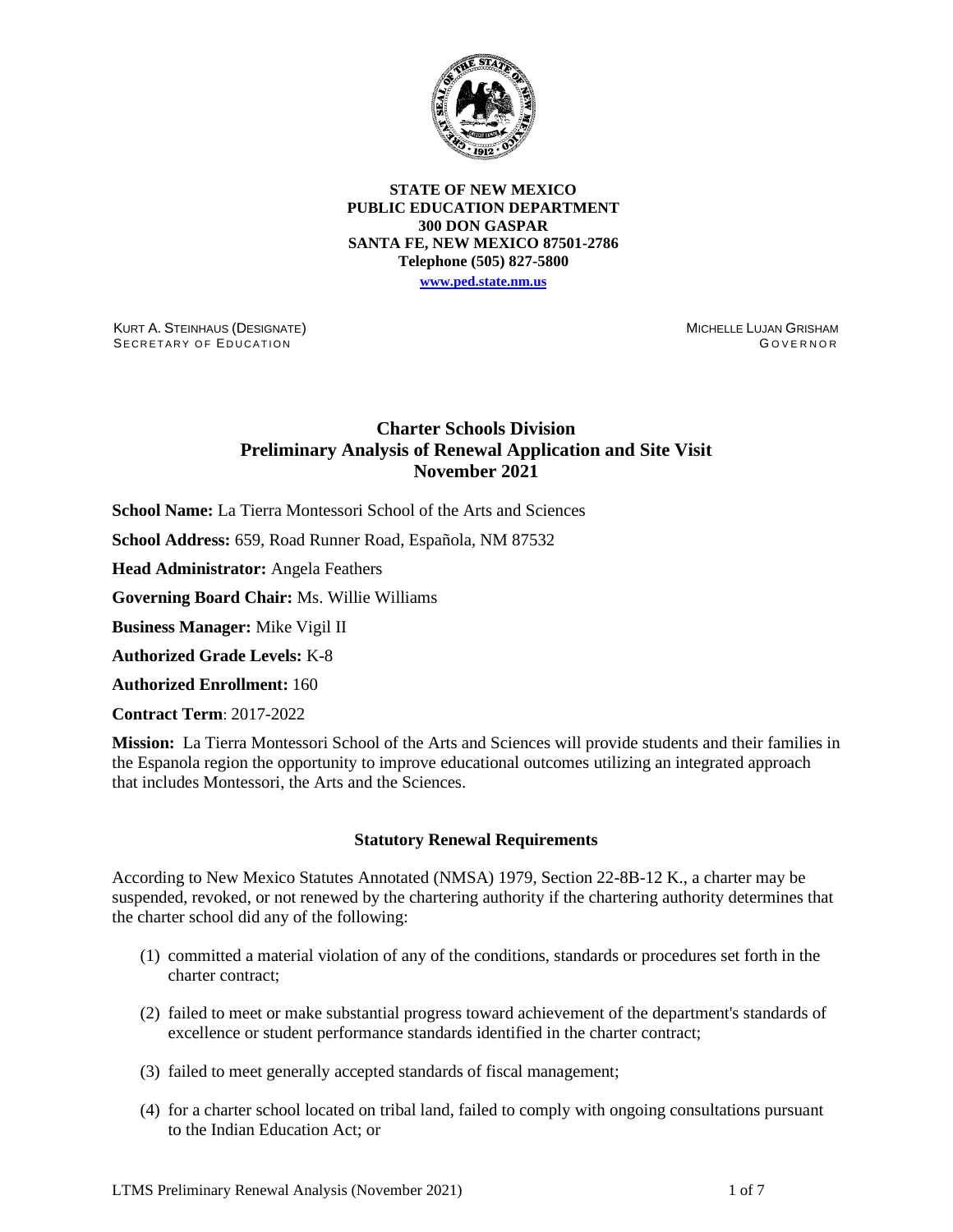(5) violated any provision of law from which the charter school was not specifically exempted.

# **Renewal Application**

Parts A and F of the Renewal Application are provided by the Charter Schools Division (CSD). All other parts of the application are provided by the school.

| PART A        | Data analysis based on accountability and reporting data from current charter contract term                                                |  |  |  |  |
|---------------|--------------------------------------------------------------------------------------------------------------------------------------------|--|--|--|--|
| <b>PART B</b> | <b>Progress report on meeting the academic performance, financial compliance and governance</b>                                            |  |  |  |  |
|               | responsibilities of the charter school, including achieving the goals, objectives, student performance outcomes,                           |  |  |  |  |
|               | and accountability requirements set forth in the Assessment and Accountability Act and the charter contract.                               |  |  |  |  |
|               | <b>Financial Statement</b>                                                                                                                 |  |  |  |  |
| <b>PART C</b> | A financial statement that discloses the costs of administration, instruction and other spending categories for the                        |  |  |  |  |
|               | charter school that is understandable to the general public that allows comparison of costs to other schools.                              |  |  |  |  |
| <b>PART D</b> | Petitions in support of the charter renewing its charter status                                                                            |  |  |  |  |
|               | Petition signed by at least 65% of the school's <b>employees</b> , with certified affidavit. Number: $6 \text{ of } 9 = 67\%$<br>$\bullet$ |  |  |  |  |
|               | Petition signed by at least 75% of the <b>households</b> whose children are enrolled, with certified affidavit. 37<br>$\bullet$            |  |  |  |  |
|               | out of $39 = 95%$                                                                                                                          |  |  |  |  |
|               | Note: There is an error in the staff petition document; school will provided corrected document.                                           |  |  |  |  |
| <b>PARTE</b>  | Description of the Charter School Facilities and Assurances that the facilities are in compliance                                          |  |  |  |  |
|               | with the requirements of Section 22-8B-4.2 NMSA 1978                                                                                       |  |  |  |  |
|               | The facility lease agreement as Appendix D<br>٠                                                                                            |  |  |  |  |
|               | Narrative description of its facilities, attaching the Facility Master Plan, if available, as Appendix H<br>٠                              |  |  |  |  |
|               | The building E Occupancy certificate(s) dated $2/9/2015$ . Maximum Occupancy: 180<br>$\bullet$                                             |  |  |  |  |
|               | Most recent facility NMCI Score: 15.31% indicating that the school meets the requirements of Subsection<br>$\bullet$                       |  |  |  |  |
|               | C of 22-8B-4.2 NMSA 1978                                                                                                                   |  |  |  |  |
|               | If the school is relocating or expanding, assurances that the facilities comply with the requirements of<br>$\bullet$                      |  |  |  |  |
|               | Section 22-8B-4.2 NMSA 1978:<br>Public (Cert A)<br>Private (Cert B)<br>Foundation (Cert C)                                                 |  |  |  |  |
| <b>PART F</b> | <b>Amendment Requests</b>                                                                                                                  |  |  |  |  |

The CSD team reviewed the school's Progress Report and conducted a renewal site visit on October 29, 2021. Ratings are based on the rubric provided on page 14 of the [State Charter Renewal Application.](https://webnew.ped.state.nm.us/bureaus/public-education-commission/policies-and-processes/renewal-application/)

| <b>Progress Report (Part B) and Site Visit Evaluation</b> |                                                                             |                                   |  |  |  |  |  |
|-----------------------------------------------------------|-----------------------------------------------------------------------------|-----------------------------------|--|--|--|--|--|
| <b>Section</b>                                            | <b>Indicator</b>                                                            | Rating                            |  |  |  |  |  |
|                                                           | <b>ACADEMIC PERFORMANCE</b>                                                 |                                   |  |  |  |  |  |
| 1.a                                                       | <b>Department's Standards of Excellence</b>                                 | Meets the Standard                |  |  |  |  |  |
|                                                           | NM System of School Support and Accountability                              |                                   |  |  |  |  |  |
|                                                           | 2020-2021: No data available for schools                                    |                                   |  |  |  |  |  |
|                                                           | 2019-2020: No data available for schools                                    |                                   |  |  |  |  |  |
|                                                           | 2018-2019: Overall score 57, Spotlight, 3 DOEs                              |                                   |  |  |  |  |  |
|                                                           | Overall NM School Grade                                                     |                                   |  |  |  |  |  |
|                                                           | $2017 - 2018$ : C                                                           |                                   |  |  |  |  |  |
| 1.b                                                       | <b>Mission-Specific Goals</b>                                               | Not Applicable                    |  |  |  |  |  |
|                                                           | The school did not include a mission-specific goal in its charter contract. |                                   |  |  |  |  |  |
|                                                           | <b>FINANCIAL COMPLIANCE</b>                                                 |                                   |  |  |  |  |  |
| 2.a                                                       | Audit                                                                       | Demonstrates Substantial Progress |  |  |  |  |  |
|                                                           | Organizational Performance Framework 2a-2e                                  |                                   |  |  |  |  |  |
| 2.b                                                       | <b>Board of Finance</b>                                                     | Meets the Standard                |  |  |  |  |  |
|                                                           | The school has maintained a board of finance throughout the charter         |                                   |  |  |  |  |  |
|                                                           | term.                                                                       |                                   |  |  |  |  |  |
|                                                           | CONTRACTUAL, ORGANIZATIONAL, AND GOVERNANCE                                 |                                   |  |  |  |  |  |
| 3.a                                                       | <b>Comprehensive Educational Program</b>                                    | Meets the Standard                |  |  |  |  |  |
|                                                           | See the narrative below for detail.                                         |                                   |  |  |  |  |  |
| 3.b                                                       | <b>Organizational Performance Framework</b>                                 | Demonstrates Substantial Progress |  |  |  |  |  |
|                                                           | Organizational Performance Framework 1b-1f, 4a-4e, and 5a-5d                |                                   |  |  |  |  |  |
| 3.c                                                       | <b>Governance Responsibilities</b>                                          | Meets the Standard                |  |  |  |  |  |
|                                                           | Organizational Performance Framework 3a-3c                                  |                                   |  |  |  |  |  |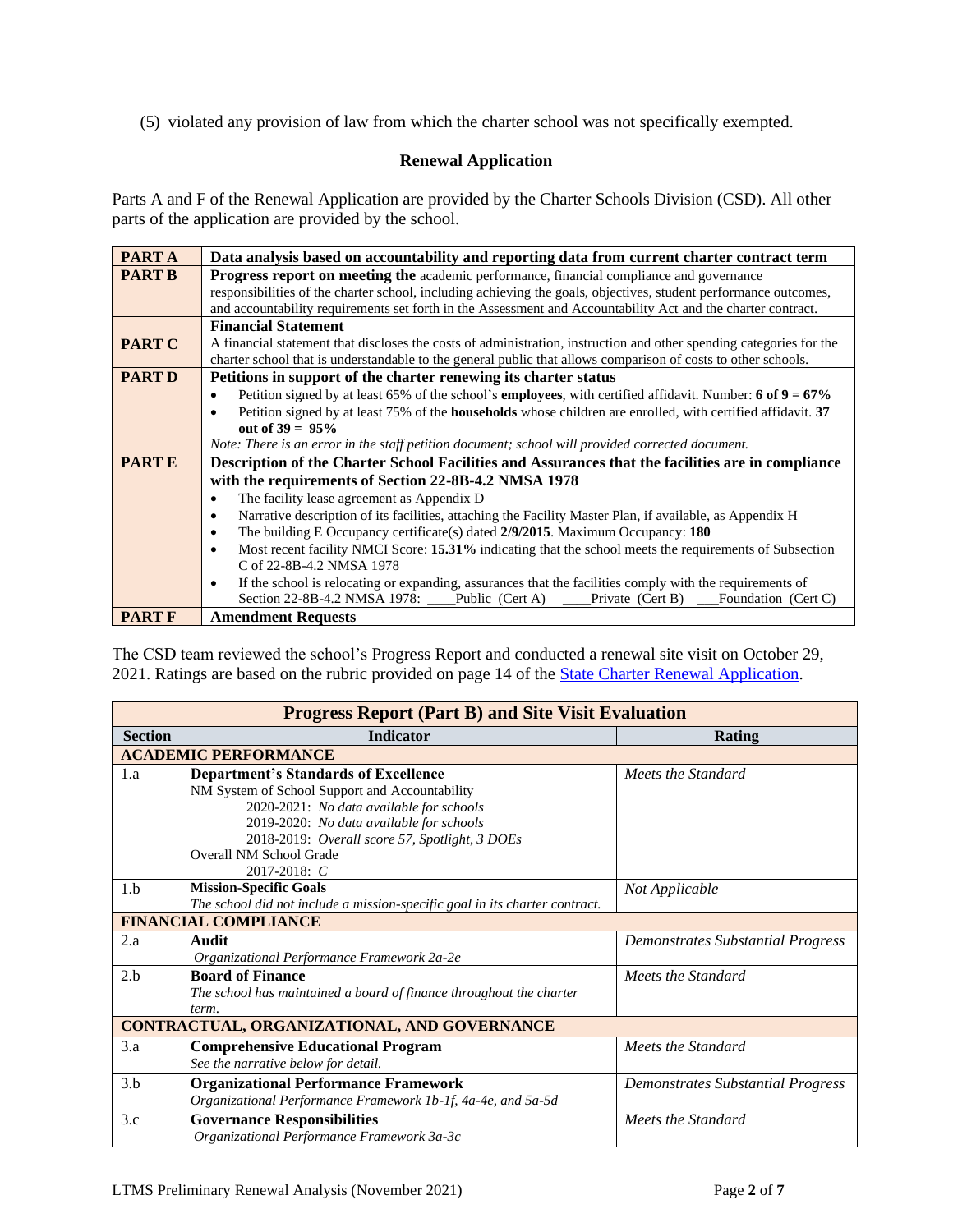### **Academic Performance**

|                         | <b>Overall</b>           | Reading<br>Proficiency | <b>Math</b><br>Proficiency | <b>Science</b><br><b>Proficiency</b> | <b>English</b><br><b>Learner</b><br><b>Progress</b> |
|-------------------------|--------------------------|------------------------|----------------------------|--------------------------------------|-----------------------------------------------------|
| La Tierra Montessori    | 57                       | 43                     | 23                         | 43                                   | 52                                                  |
| Española Public Schools | 47                       | 25                     | 10                         |                                      |                                                     |
| Statewide               | $\overline{\phantom{0}}$ | 34                     |                            | 40                                   | 29                                                  |

## **NMPED Accountability Data 2018-2019**

\* Green shading indicates Spotlight School (overall) or Spotlight Designations of Excellence (other areas).

La Tierra Montessori School of the Arts and Sciences (LTMS) earned three Designations of Excellence, for growth in reading, growth in mathematics, and English learner proficiency. LTMS ranked in the 66<sup>th</sup> percentile for reading growth, as compared to the district's 49<sup>th</sup> percentile. For growth in math LTMS ranked in the 78<sup>th</sup> percentile compared to the district's 43<sup>rd</sup> percentile.

The reading proficiency for LTMS's economically disadvantaged students is 27% compared to the district's 25%. English learners' reading proficiency was 26% compared to the district's 9% and EL math proficiency was 14% compared to the district's 5%.

| La Tierra Montessori                                                                                    | 2017-2018                                | 2018-2019                       | 2019-2020                       | 2020-2021                                     |
|---------------------------------------------------------------------------------------------------------|------------------------------------------|---------------------------------|---------------------------------|-----------------------------------------------|
| Category I. Academic Performance Framework                                                              |                                          |                                 |                                 |                                               |
| Indicator 1 Components of School Accountability System                                                  | alls Far Below (or Does Not Meet) Stand: | 56.71 Points (Spotlight)        |                                 | Unable to Review - COVID                      |
| <b>Indicator 2 Subgroup Performance</b>                                                                 | <b>Not Applicable</b>                    | Pending                         |                                 | Unable to Review - COVID                      |
| <b>Indicator 3 Mission Specific Goals</b>                                                               | Not Applicable                           | Not Applicable<br>٠             |                                 | Not Applicable                                |
| <b>Financial Performance Framework</b>                                                                  |                                          |                                 |                                 |                                               |
| Self-Assessment Survey completed and signed by Head Admin, SBO, and Finance Chair                       | Meets (or Exceeds) Standard              | Meets (or Exceeds) Standard     | Meets (or Exceeds) Standard     | Not Applicable                                |
| <b>Category II. Organizational Performance Framework</b>                                                |                                          |                                 |                                 |                                               |
| Indicator 1a Educational Program: mission and educational program of approved charter application       | <b>Norking to Meet Standard</b>          | Meets (or Exceeds) Standard     | Meets (or Exceeds) Standard     | Meets (or Exceeds) Standard                   |
| Indicator 1b Educational Program: state assessment requirements                                         | Meets (or Exceeds) Standard              | Meets (or Exceeds) Standard     | Meets (or Exceeds) Standard     | Unable to Review - COVID                      |
| Indicator 4a Students & Employees: protecting the rights of all students                                | Meets (or Exceeds) Standard              | Meets (or Exceeds) Standard     | <b>Does Not Meet Standard</b>   | <b>ASSURANCES</b>                             |
| Indicator 1c Educational Program: protecting the rights of students with disabilities                   | Meets (or Exceeds) Standard              | <b>Working to Meet Standard</b> | Meets (or Exceeds) Standard     | Meets (or Exceeds) Standard                   |
| Indicator 1d Educational Program: protecting the rights of English Language Learners                    | <b>Norking to Meet Standard</b>          | <b>Working to Meet Standard</b> | <b>Does Not Meet Standard</b>   | Meets (or Exceeds) Standard                   |
| Indicator 4b Students & Employees: attendance, retention, and recurrent enrollment                      | Meets (or Exceeds) Standard              | <b>Working to Meet Standard</b> | Not Applicable                  | Meets (or Exceeds) Standard                   |
| Included in Indicator 4b                                                                                | <b>Norking to Meet Standard</b>          |                                 |                                 |                                               |
| Indicator 2a Financial Mgmt & Oversight: meeting financial reporting and compliance requirements        | <b>Vorking to Meet Standard</b>          | <b>Working to Meet Standard</b> | <b>Working to Meet Standard</b> | ▼ Working to Meet Standard                    |
| Indicator 2b Financial Mgmt & Oversight: following generally accepted accounting principles             | Meets (or Exceeds) Standard              | Falls Far Below (or Does Not    | Meets (or Exceeds) Standard     | <b>Does Not Meet Standard</b>                 |
| Indicator 3a Governance & Reporting: complying with governance requirements                             | Meets (or Exceeds) Standard              | Meets (or Exceeds) Standard     | Meets (or Exceeds) Standard     | Meets (or Exceeds) Standard                   |
| Included in Indicator 3c                                                                                | Meets (or Exceeds) Standard              |                                 |                                 |                                               |
| Indicator 4c Students & Employees: meeting teacher and other staff credentialing requirements           | Meets (or Exceeds) Standard              | Falls Far Below (or Does Not    | Meets (or Exceeds) Standard     | Meets (or Exceeds) Standard                   |
| Indicator 4d Students & Employees: respecting employee rights                                           | Meets (or Exceeds) Standard              | Meets (or Exceeds) Standard     | <b>Working to Meet Standard</b> | <b>ASSURANCES</b>                             |
| Indicator 4e Students & Employees: completing required background checks / reporting ethical violations | Meets (or Exceeds) Standard              | Meets (or Exceeds) Standard     | <b>Working to Meet Standard</b> | <b>ASSURANCES</b>                             |
| Indicator 5a School Environment: complying with facilities requirements                                 | Meets (or Exceeds) Standard              | Meets (or Exceeds) Standard     | Meets (or Exceeds) Standard     | <b>ASSURANCES</b>                             |
| Indicator 5c School Environment: complying with health and safety requirements                          | Meets (or Exceeds) Standard              | Meets (or Exceeds) Standard     | <b>Working to Meet Standard</b> | <b>ASSURANCES</b><br>$\checkmark$             |
| Indicator 5d School Environment: handling information appropriately                                     | Meets (or Exceeds) Standard              | Meets (or Exceeds) Standard     | Meets (or Exceeds) Standard     | <b>ASSURANCES</b><br>$\overline{\phantom{a}}$ |
| <b>OTHER</b>                                                                                            |                                          |                                 |                                 |                                               |
| School specific conditions in the Charter Contract, if any                                              | Not Applicable                           |                                 |                                 |                                               |
| Indicator 1e Educational Program: meeting program requirements for all PED and federal grant programs   |                                          | Meets (or Exceeds) Standard     | Meets (or Exceeds) Standard     | <b>ASSURANCES</b>                             |
| Indicator 1f Educational Program: NM DASH Plan                                                          |                                          | Not Applicable                  | - Not Applicable                | - Unable to Review - COVID                    |
| Indicator 2c Financial Mgmt & Oversight: responsive to audit findings                                   |                                          | Working to Meet Standard        | <b>Working to Meet Standard</b> | Meets (or Exceeds) Standard                   |
| Indicator 2d Financial Mgmt & Oversight: managing grant funds responsibility                            |                                          | Meets (or Exceeds) Standard     | Meets (or Exceeds) Standard     | Meets (or Exceeds) Standard                   |
| Indicator 2e Financial Mgmt & Oversight: staffing to ensure proper fiscal management                    |                                          | <b>Working to Meet Standard</b> | <b>Working to Meet Standard</b> | Meets (or Exceeds) Standard                   |
| Indicator 2f Financial Mgmt & Oversight: meeting obligations timely / appropriate internal controls     |                                          |                                 |                                 |                                               |
| Indicator 3b Governance & Reporting: complying with nepotism and conflict of interest requirements      |                                          | Meets (or Exceeds) Standard     | Meets (or Exceeds) Standard     | <b>ASSURANCES</b>                             |
| Indicator 3c Governance & Reporting: meeting obligations timely / appropriate internal controls         |                                          | Meets (or Exceeds) Standard     | Meets (or Exceeds) Standard     | <b>ASSURANCES</b>                             |
| Indicator 5b School Environment: complying with transportation requirements                             |                                          | <b>Not Applicable</b><br>↽      | Not Applicable                  | <b>ASSURANCES</b>                             |

# **Public Education Commission Performance Framework**

## **Organizational Performance**

Over time, LTMS has been able to maintain a low number of *Does Not Meet* indicator ratings, never more than two in any year of the current contract. In the most recent year, LTMS received one rating of *Does Not Meet* for indicator 2.b. (following accepted accounting practices). The school has contracted with the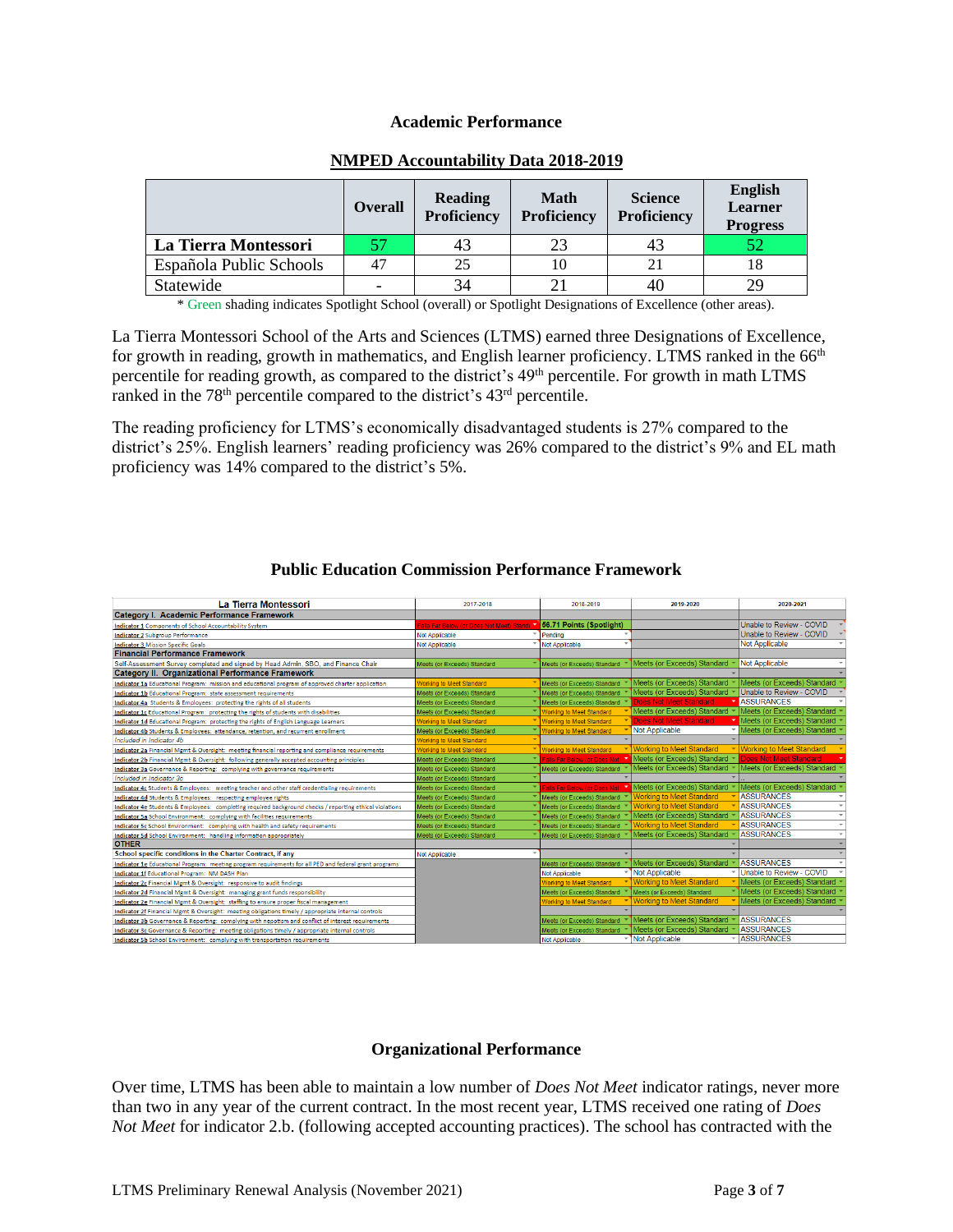Vigil Group this final year of their contract. The school leadership has been assured by the Vigil Group that they will be able to meet financial reporting and compliance requirements moving forward.

### **Financial Performance**

LTMS is on a quarterly reporting status, which indicates the school's business manager is responsive to School Budget Bureau requests and reports are submitted in a timely manner. Although the school has experienced school business management change during the contract term, at no time during the contract did the school move from quarterly reporting status.

Student membership at LTMS has experienced an average annual decrease of 15% during the contract term.

The school received nine (9) audit findings during the contract term, with more than half occurring in FY 2020. This prompted the change in school business managers.

| <b>Audit Year</b> | <b>Findings</b> | <b>Repeat Findings</b> | <b>Material</b><br><b>Weaknesses</b> | <b>Significant</b><br><b>Deficiencies</b> |
|-------------------|-----------------|------------------------|--------------------------------------|-------------------------------------------|
| FY 2020           |                 |                        |                                      |                                           |
| FY 2019           |                 |                        |                                      |                                           |
| FY 2018           |                 |                        |                                      |                                           |
| FY 2017           |                 |                        |                                      |                                           |

Spending in schools with fewer than 100 students tends be much lower than the desired goal of 68%, but even though the school has experienced a decline in enrollment, LTMS classroom spending percentages are still strong. The 2021 increase in central administration costs is attributed to additional technical support and other contract services which will continue into 2022 as indicated by the operational budget.

|                 |                                    |                                                          | <b>Contract Years</b>                |           |           |                                                  |         |
|-----------------|------------------------------------|----------------------------------------------------------|--------------------------------------|-----------|-----------|--------------------------------------------------|---------|
|                 |                                    | General Fund (11000) data as                             | Actual<br>Actual<br>Actual<br>Actual |           |           | <b>Budgeted</b>                                  |         |
|                 |                                    | reported in OBMS - Fourth Quarter                        |                                      |           |           | General Fund - 11000- Amounts (in whole dollars) |         |
|                 |                                    |                                                          | 2017-2018                            | 2018-2019 | 2019-2020 | 2020-2021                                        | Year 5  |
|                 |                                    | <b>Enrollment</b>                                        |                                      |           |           |                                                  |         |
|                 |                                    | 120D Student membership                                  | 99                                   | 73        | 61        | 54                                               | 54.5    |
|                 |                                    | 40D program units from final funded run                  | 268.152                              | 250.251   | 155.721   | 142.774                                          | 117.819 |
| <b>Function</b> | <b>Function Name</b>               | <b>Description of Expenditures</b>                       |                                      |           |           |                                                  |         |
|                 | 1000 Direct Instruction            | Classroom teachers, educational assistants,              |                                      |           |           |                                                  |         |
|                 |                                    | instructional coaches, textbooks, classroom              |                                      |           |           |                                                  |         |
|                 |                                    | technology                                               | 561.743                              | 435,260   | 372,802   | 237,267                                          | 390,804 |
|                 | 2100 Student Support               | Attendance, social worker, guidance, health,             |                                      |           |           |                                                  |         |
|                 |                                    | psychologoical, speech & occupational therapy            |                                      |           |           |                                                  |         |
|                 |                                    | services                                                 | 115,027                              | 73.194    | 63.785    | 55.471                                           | 108,667 |
|                 | 2200 Instructional Support         | Library, instruction related technology                  | 1.297                                | 3.667     | 2.789     | 3.870                                            | 2,765   |
|                 | 2300 Central Administration        | Governance council, Office of Superintendent,            |                                      |           |           |                                                  |         |
|                 |                                    | community relations                                      | 125,869                              | 156,836   | 131,866   | 184.395                                          | 145,308 |
|                 | 2400 School Administration         | Office of the Principal                                  | 53,933                               | 65,294    | 48,344    | 20,612                                           | 4,000   |
|                 | 2500 Central Services              | Business management, administrative support,             |                                      |           |           |                                                  |         |
|                 |                                    | admin technology                                         | 95.145                               | 94.713    | 79,058    | 107.489                                          | 126,766 |
|                 | 2600 Maintenance &                 | Building operations, maintenance, equipment              |                                      |           |           |                                                  |         |
|                 | Operations                         | upkeep, security & safety                                | 81,457                               | 78,564    | 89,458    | 108,232                                          | 81,202  |
|                 | 2700-5900 All Other Function Codes | Transportation, food service & capital outlay            | 96                                   | 4,338     | 13,299    | 8,175                                            |         |
|                 |                                    |                                                          | Total: 1.034,568                     | 911,866   | 801,399   | 725.512                                          | 859,512 |
|                 |                                    | <b>Total State Equalization Guarantee (SEG) Funding:</b> | 1,081,803                            | 1,027,789 | 817,699   | 663,630                                          | 673,822 |
|                 |                                    | <b>Other Operational Revenue</b>                         | 5.078                                | 4.812     | 3,970     | 8,692                                            |         |
|                 |                                    | Carryover(Shortfall)                                     | 52,313                               | 120,735   | 20,270    | (53, 189)                                        |         |
|                 |                                    |                                                          |                                      |           |           |                                                  |         |
|                 |                                    | How Funds Were Spent in Percentages of Total             |                                      |           |           |                                                  |         |
|                 |                                    | Classroom                                                | 66%                                  | 56%       | 55%       | 41%                                              | 58%     |
|                 |                                    | Administration                                           | 27%                                  | 35%       | 20%       | 43%                                              | 22%     |

8%

Other

9%

13%

16%

9%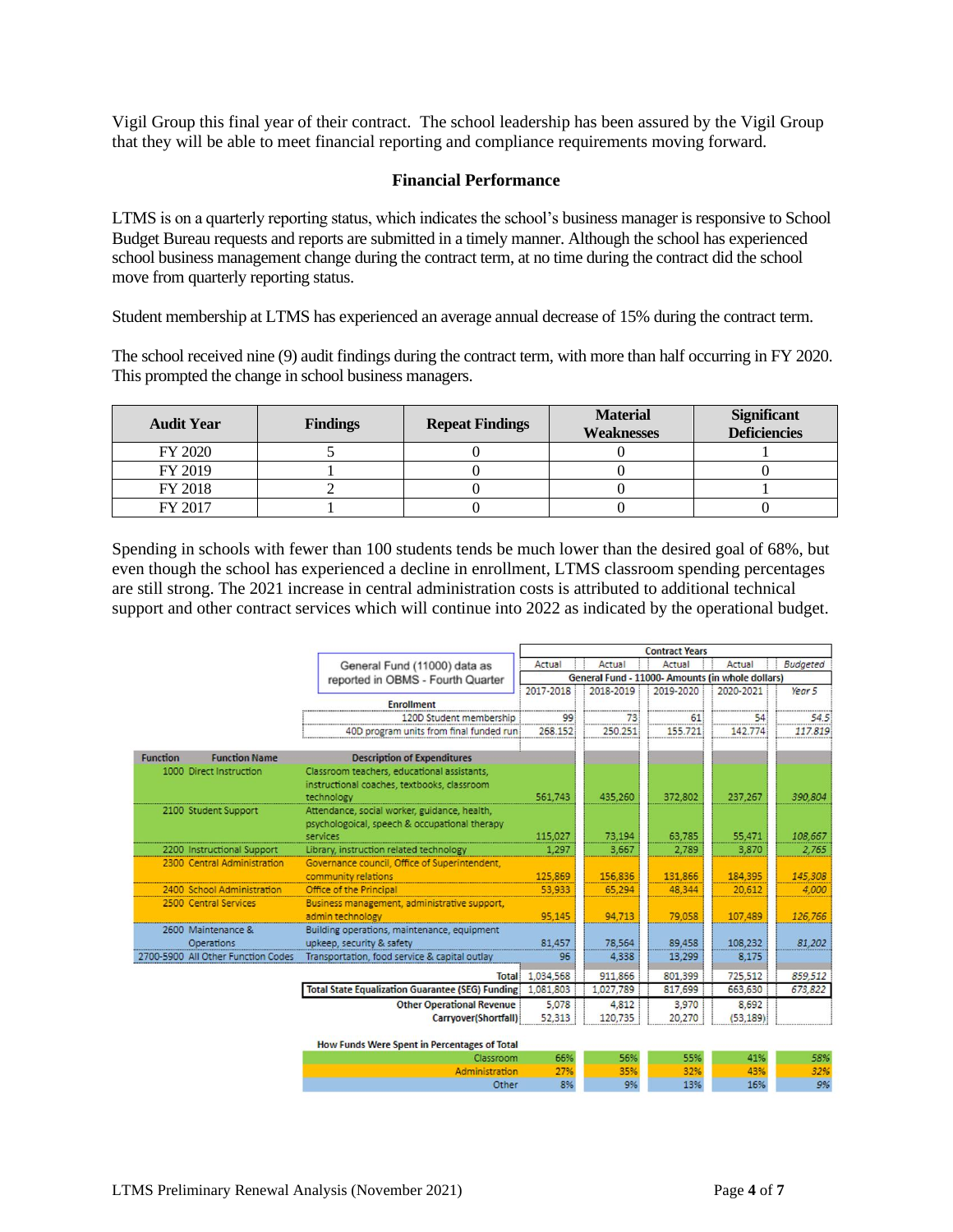The PED Operating Budget Management System (OBMS) showed 85%, approximately \$174,000, of the LTMS grant fund requests for reimbursements (RfRs) were submitted during June and July 2021.

### **Governance**

Despite a great deal of change in board membership during the current contract term, the governing board has been able to maintain a minimum of five (5) members throughout. The board members are receiving Montessori lessons from the head administrator. This enables the board to more fully understand the Montessori Method, the school's mission and how it is being implemented. The board of LTMS has always worked closely with CSD and been open to guidance. Under board President Hill-Clapp, in FY18, board meeting meetings were improved dramatically after attending CSD trainings. Under President Amy Larsen's tenure the board has grown eight (8) members who consistently see the required hours as merely a suggested low bar. Finally, current board President Ms. Willie Williams has shown such leadership in the Española Valley community around Equity that CSD asked her to present at the June 2021 Charter Leadership Conference.

The CSD has used the school's website as an exemplar in trainings for posting the Sunshine Portal in an easy to find place, however, a recent website update has removed the link and the school is working to correct that. The school does need to update their annual Open Meetings Act statement.

| <b>Governing Board Training Hours</b> |              |              |             |             |  |  |
|---------------------------------------|--------------|--------------|-------------|-------------|--|--|
| <b>Board Member</b>                   | <b>FY18*</b> | <b>FY19*</b> | <b>FY20</b> | <b>FY21</b> |  |  |
| Steven Lujan                          |              |              |             |             |  |  |
| Ron Martinez                          | 8            |              | 8           |             |  |  |
| Julie Ann Hill-Clapp                  | 6            | 8            | 8           |             |  |  |
| Amanda Goertz                         | 8            |              |             |             |  |  |
| Amy Larsen                            | 13           | 8            | 20          | 19.5        |  |  |
| Tobie Baker Wright                    |              | 11           |             |             |  |  |
| William Clapp                         |              | 10           |             |             |  |  |
| Lynette McLean                        |              |              | 16          | 14.5        |  |  |
| Reed Larsen                           |              |              | 13          | 18.5        |  |  |
| Willie Williams                       |              |              | 13          | 11.5        |  |  |
| Chris Baca                            |              |              |             | 14.5        |  |  |
| <b>Isaac Casados</b>                  |              |              |             | 10          |  |  |
| Tara Voit                             |              |              |             | 10.5        |  |  |
| <b>Alberto Mares</b>                  |              |              |             | 10.5        |  |  |
| Nicholas Solarius                     |              |              | 13          |             |  |  |

Black shading indicates that the member did not serve a full year in that fiscal year; yellow indicates that the member did not complete all required training hours during that fiscal year. Training requirements are 8 hours per year for returning board members, and 10 hours for new members. Exemptions are noted in years marked by an asterisk.

\* 2 hour exemption in FY18 and 19

### **Comprehensive Educational Program**

The current head administrator is the first fully Montessori certified person to serve in this role at LTMS, and described how Montessori materials were not being used in classrooms when she came to the school. In classroom observations, the team saw that the school now implements the full range of Montessori materials, something that was less evident on previous visits. The renewal site took place the Friday before Halloween. The staff was all dressed as characters from the Wizard of Oz. Even with the students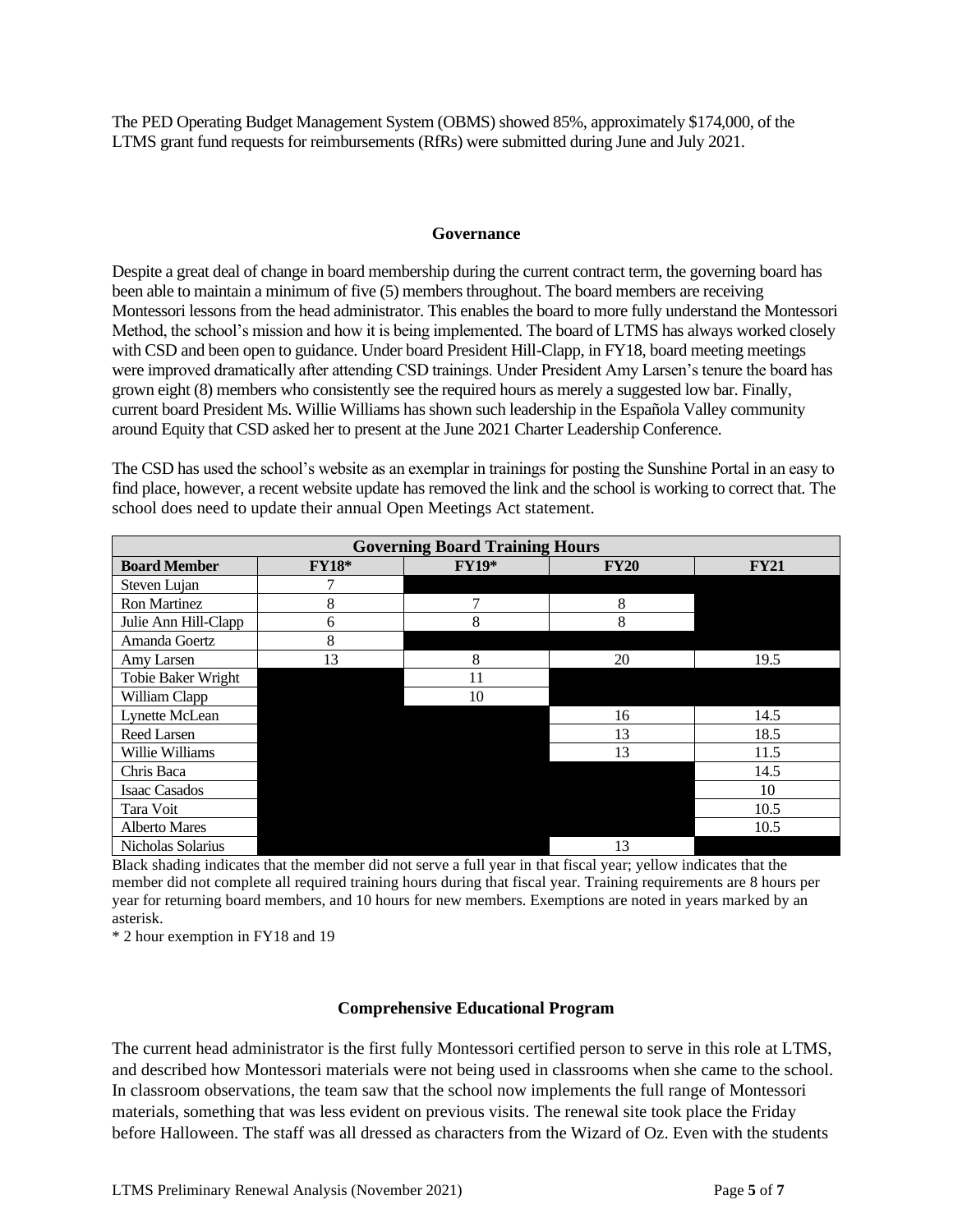in costumes and excited about the holiday, the renewal team (led by a Montessori teacher and principal) was still able to observe Montessori practices being implemented with fidelity in classrooms.

One of the upper elementary teachers has introduced Arabic to his class. All of the students have enjoyed the exposure to this different culture, but one student has taken it upon herself to create her own book of Arabic words. She seems to keep her book, a hand decorated construction paper covered reference book, with her at all times. Teachers never know what will spark interest in a student, but Montessori teachers are encouraged and allowed to let a child dive in as deep as their interest takes them. Teach students selfefficacy and give them as much agency as they can is how one teacher described their experience as a teacher at LTMS.

The school uses the Association Montessori International (AMI) website to ensure alignment with NM Common Core State Standards. They also use Transparent Classroom for record keeping which also aligns with NM standards. Orton Gillingham materials are used for students with special needs. The Orton Gillingham approach is a direct, explicit, multisensory, structured, sequential, diagnostic, and prescriptive way to teach literacy.

Observations were made in all of the multi-age classrooms from the kindergarten to adolescents. Children were working independently, in small self-directed groups, and in small groups with teachers and educational assistants. Students were allowed to move about the room as they needed to. In one of the upper elementary (grades 4-6) classes, as the teacher brought the students from self-directed work to a group activity, one of the students was allowed to move quietly until he was able to settle himself. This did not distract the other students, nor the teacher and allowed the student the autonomy to manage his own needs to be able to focus. In the lower elementary (grades 1-3), the room was abuzz with quiet work as children were working on either reading, math, science, or geography. Children wanted to show their work, the book they were reading, their math problem they had solved, and their costumes which the teachers allowed but quickly redirected the students back to their work.

The staff had been working towards Montessori Certification with the Indigenous Montessori Institute at the Keres Children's Learning Center when the global pandemic interrupted them. In the interim, the head administrator has been giving the staff direct instruction on Montessori lessons, as well as teaching her class and running the school. As the school grows there is a plan to contract with someone to help the head with the myriad of State reporting requirements which she recognizes needs to be improved.

Restorative justice plays a role in all the classrooms from the Peace Table in Kinders to upper elementary classrooms to the "court" in the adolescent class. The adolescent focus group described that the students determined the classroom rules and if there is ever discord amongst the classmates, any of them can "call court" where a jury will be chosen, the case will be laid out and action decided.

Students, by class, typically spend part of their day at Moving Arts as part of the school's arts program. Students can walk to Moving Art from the school with their teacher, however, due to a very recent COVID case, there were no classes the day we visited. The PEC recently re-approved LTMS to add grades seven and eight. The return of seventh graders to LTMS has spurred the school to work on reestablishing their relationship with The New Mexico School for the Arts. Another big arts project this school year will be putting on the play *The Wizard of Oz*.

There was not much outdoor agricultural work happening during the site visit, but the garden plots were evident and indoor plants were growing in the STEM classroom. The lunch staff had used school grown pumpkins to make soup for the children's lunch that day. It was explained that the person in charge of the cafeteria uses as much of the school and locally grown produce to create the school lunches. She also works very hard to ensure individual student dietary needs are followed.